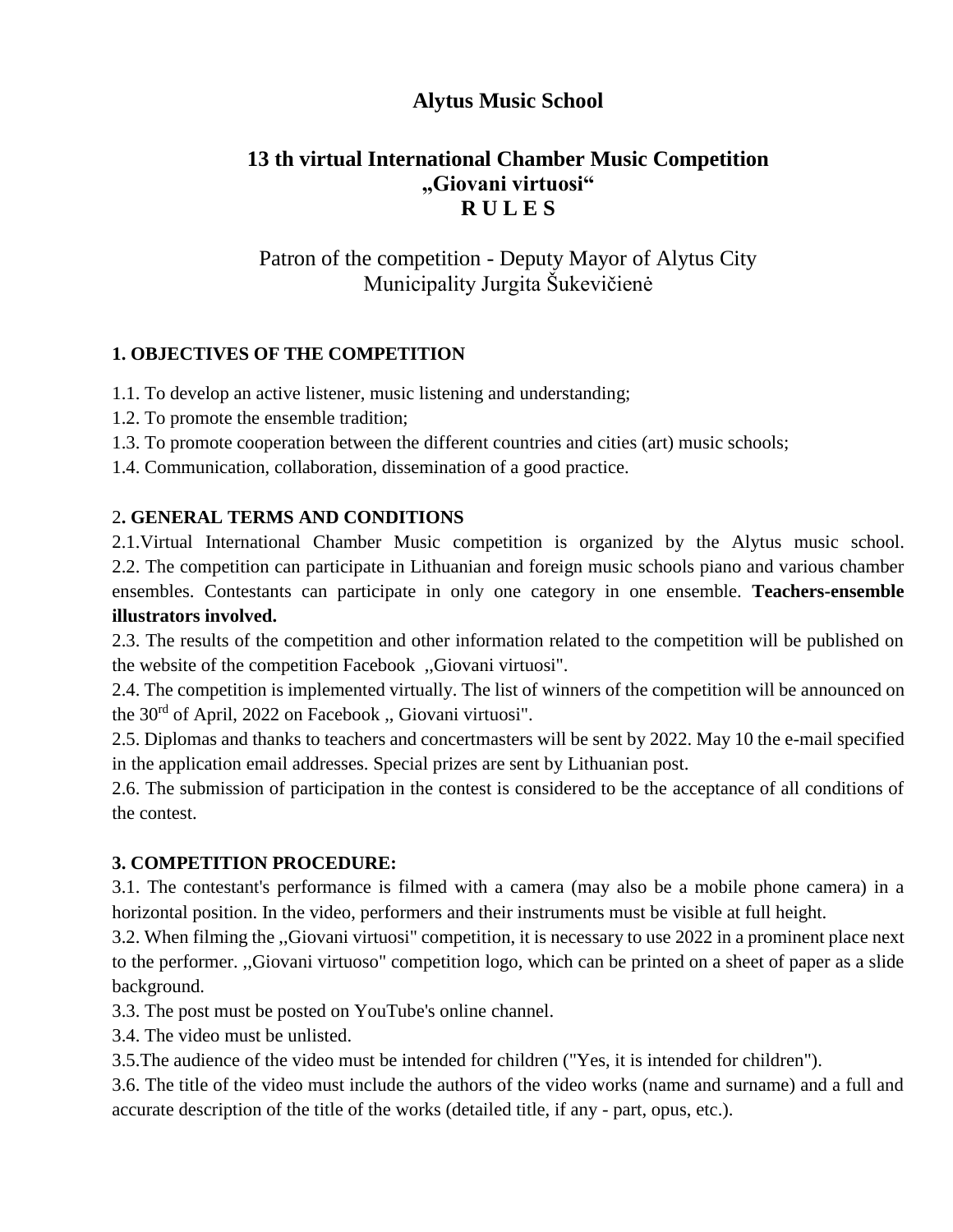### **4. APPLICATION PROCEDURE :**

4.1. Competition applications will be accepted until 2022. April 1 th. By e-mail: [giovanivirtuosi@gmail.com](mailto:amm@muzika.alytus.lm.lt)

4.2. Applications ensemble (on a form)

4.3. The places are limited. Confirming the entry fees for the competition by the document (participants only by sending the bill).

#### **5. FEES:**

5.1. Competition entrance fee is  $15,00 \in \text{for each participant.}$ 

#### **Participant fee transfer:**

LT 147181200002130675 Šaulių Bank Alytus music school Company code 191057492 Sporto street 12, Alytus Lithuania

5.2. Participation fee is not refundable in case of non-appearance.

#### **6. COMPETITION CATEGORIES, GROUPS, PROGRAM RUNTIME:**

6.1. Participants are divided into 4 age groups according to the year of birth. At different ensemble performers age group is determined by the participants of the ensemble average.

|                 |                           | Years of birth / groups / allowable imprecision of |                        |                      |                    |
|-----------------|---------------------------|----------------------------------------------------|------------------------|----------------------|--------------------|
| <b>CATEGORY</b> |                           | chronometer timing of program $+/- 1$ min.         |                        |                      |                    |
|                 |                           | 7-9years                                           | $10-12$ years          | $13-15$ years        | <b>16-18 years</b> |
|                 |                           |                                                    |                        |                      |                    |
|                 | <b>Piano ensembles</b>    |                                                    |                        |                      |                    |
| I               | $(2 - 4$ participants)    | A1 group                                           | A <sub>2</sub> group   | A3 group             | A4 group /         |
|                 |                           |                                                    | $/10$ min.             | $/12$ min.           | 15 min.            |
|                 |                           | $5$ min.                                           |                        |                      |                    |
|                 | <b>Homogeneous</b>        |                                                    |                        |                      |                    |
| $\mathbf{I}$    | instrumental ensembles    | <b>B1</b> group                                    | B <sub>2</sub> group / | <b>B3</b> group      | B4 group /         |
|                 | $(2 - 12$ participants)   | $/5$ min.                                          | 10 min.                | $/12$ min.           | $15$ min.          |
|                 | <b>Small instrumental</b> |                                                    |                        |                      |                    |
| Ш               | chamber ensembles         | C1 group                                           | C <sub>2</sub> group   | C <sub>3</sub> group | $C4$ group /       |
|                 | $(2 - 4$ participants)    | $/5$ min.                                          | $/10$ min.             | $/12$ min.           | 15 min.            |
|                 | Large instrumental        |                                                    |                        |                      |                    |
| IV              | chamber ensembles         | $D1$ group/                                        | D <sub>2</sub> group   | D <sub>3</sub> group | D4 group /         |
|                 | $(5 - 12$ participants)   | $5$ min.                                           |                        |                      | 15 min.            |
|                 |                           |                                                    | 10 min.                | $12 \text{ min.}$    |                    |

6.2. The performances will be assessed by a jury whose members are invited by the organizers.